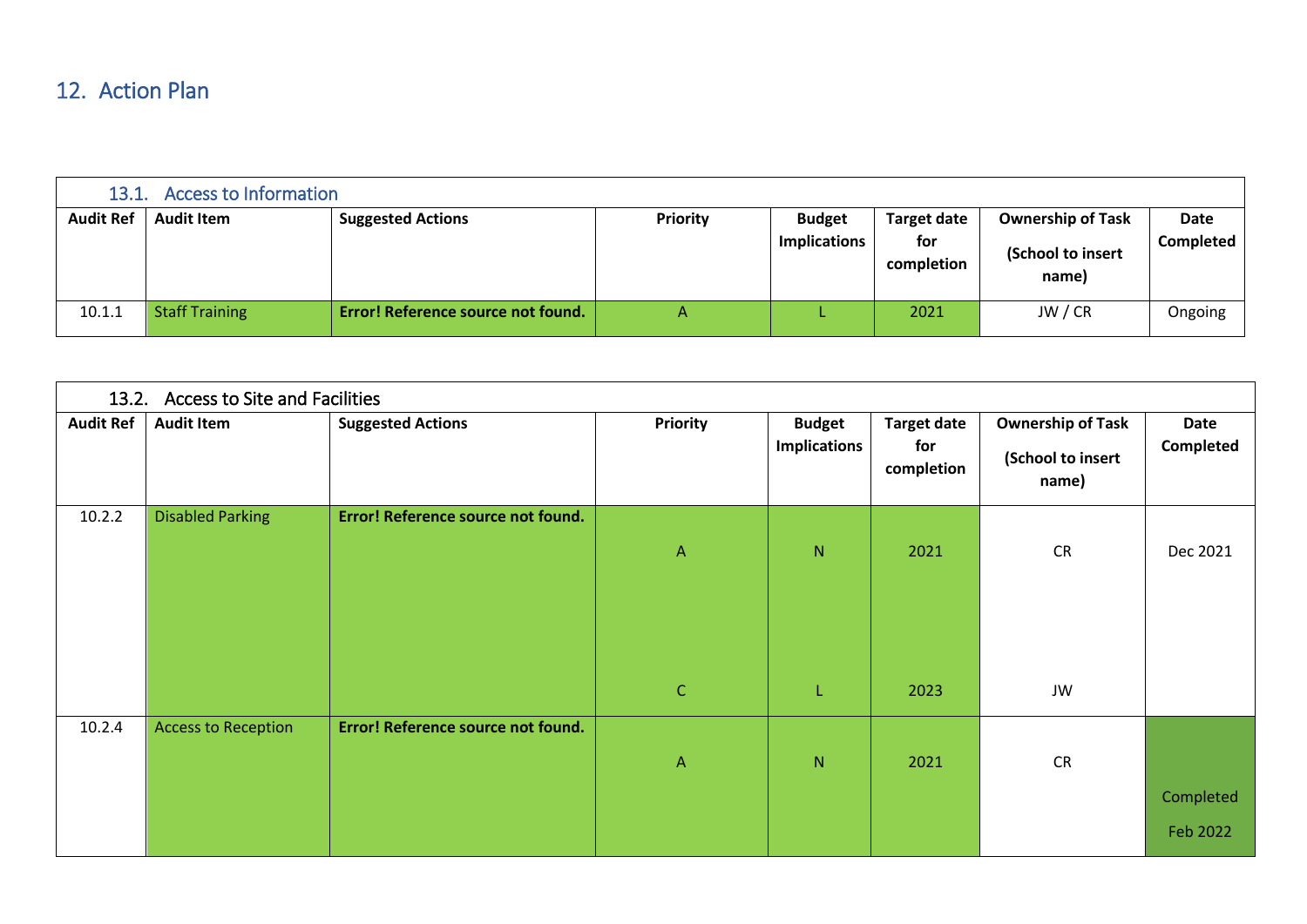|        |                             |                                                                                                                         | $\mathsf{A}% _{\mathsf{A}}^{\prime}=\mathsf{A}_{\mathsf{A}}^{\prime}$ | L           | 2021 | ${\sf CR}$                                                                        |           |
|--------|-----------------------------|-------------------------------------------------------------------------------------------------------------------------|-----------------------------------------------------------------------|-------------|------|-----------------------------------------------------------------------------------|-----------|
| 10.2.5 | <b>Reception Facilities</b> | Error! Reference source not found.                                                                                      |                                                                       |             |      |                                                                                   |           |
|        |                             |                                                                                                                         | $\sf B$                                                               | L           | 2022 | CR                                                                                | Completed |
|        |                             |                                                                                                                         |                                                                       |             |      |                                                                                   | Feb 2022  |
|        |                             |                                                                                                                         | $\mathsf{A}% _{\mathsf{A}}^{\prime}=\mathsf{A}_{\mathsf{A}}^{\prime}$ | L           | 2021 | Chair placed in<br>current reception<br>area. No arms due<br>to restricted space. |           |
|        |                             | Long term plan: Re locate the main<br>entrance, create a new reception<br>area and incorporate an accessible<br>toilet. |                                                                       |             |      |                                                                                   |           |
|        |                             |                                                                                                                         | $\mathsf C$                                                           | $\mathsf H$ | 2024 | JW                                                                                |           |
| 10.2.6 | <b>External Areas</b>       | Error! Reference source not found.                                                                                      | $\sf B$                                                               | L           | 2022 | JW                                                                                |           |